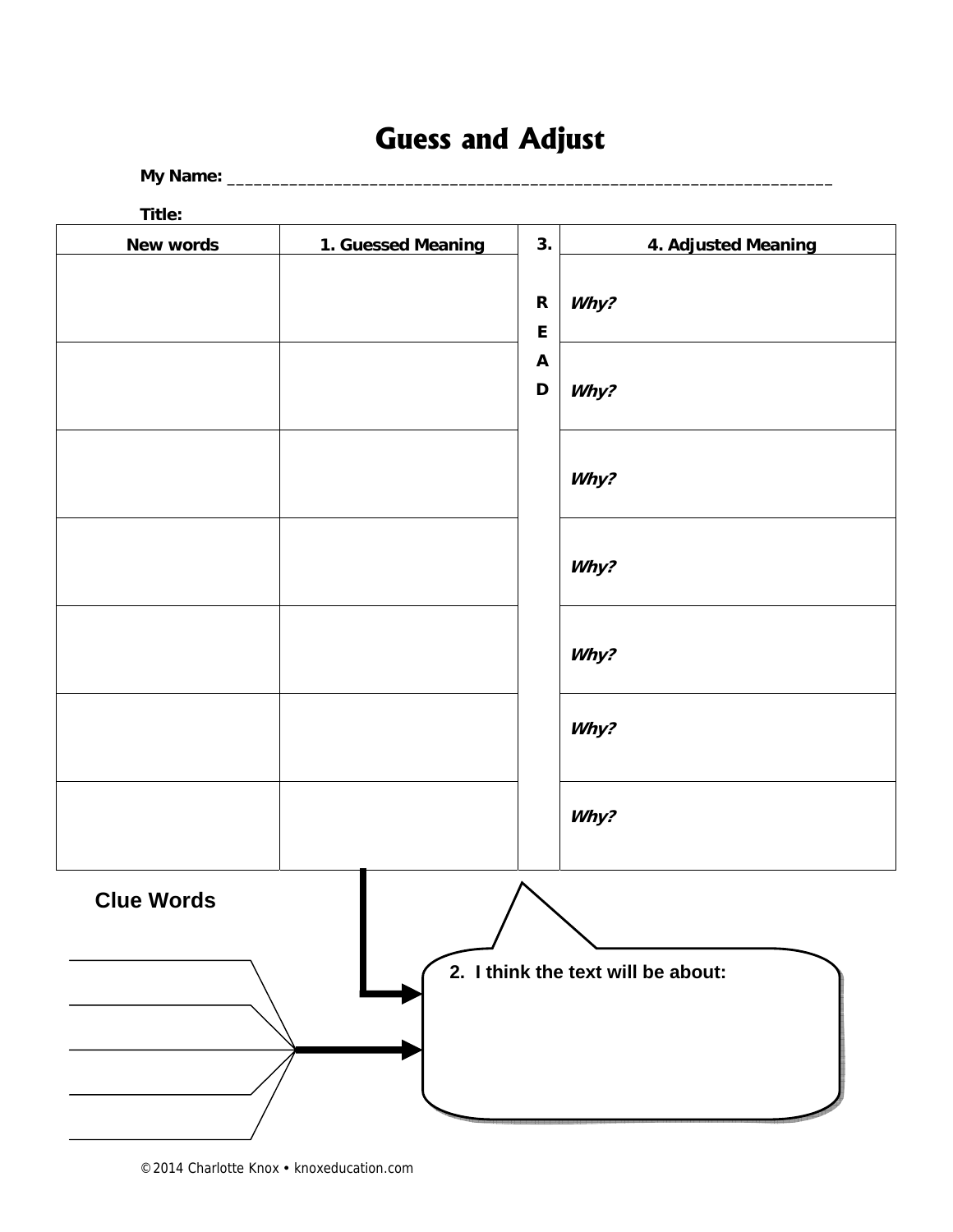# **Narrative Story Planner**

| <b>Beginning</b> |                             |
|------------------|-----------------------------|
|                  | <b>Characters</b>           |
|                  |                             |
|                  | <b>Setting</b>              |
|                  |                             |
|                  | Problem                     |
| <b>Middle</b>    |                             |
|                  | <b>Events and action</b>    |
|                  |                             |
|                  |                             |
|                  |                             |
|                  |                             |
| <b>End</b>       |                             |
|                  | Solution, what was learned? |
|                  |                             |
|                  |                             |
|                  |                             |
|                  |                             |
|                  |                             |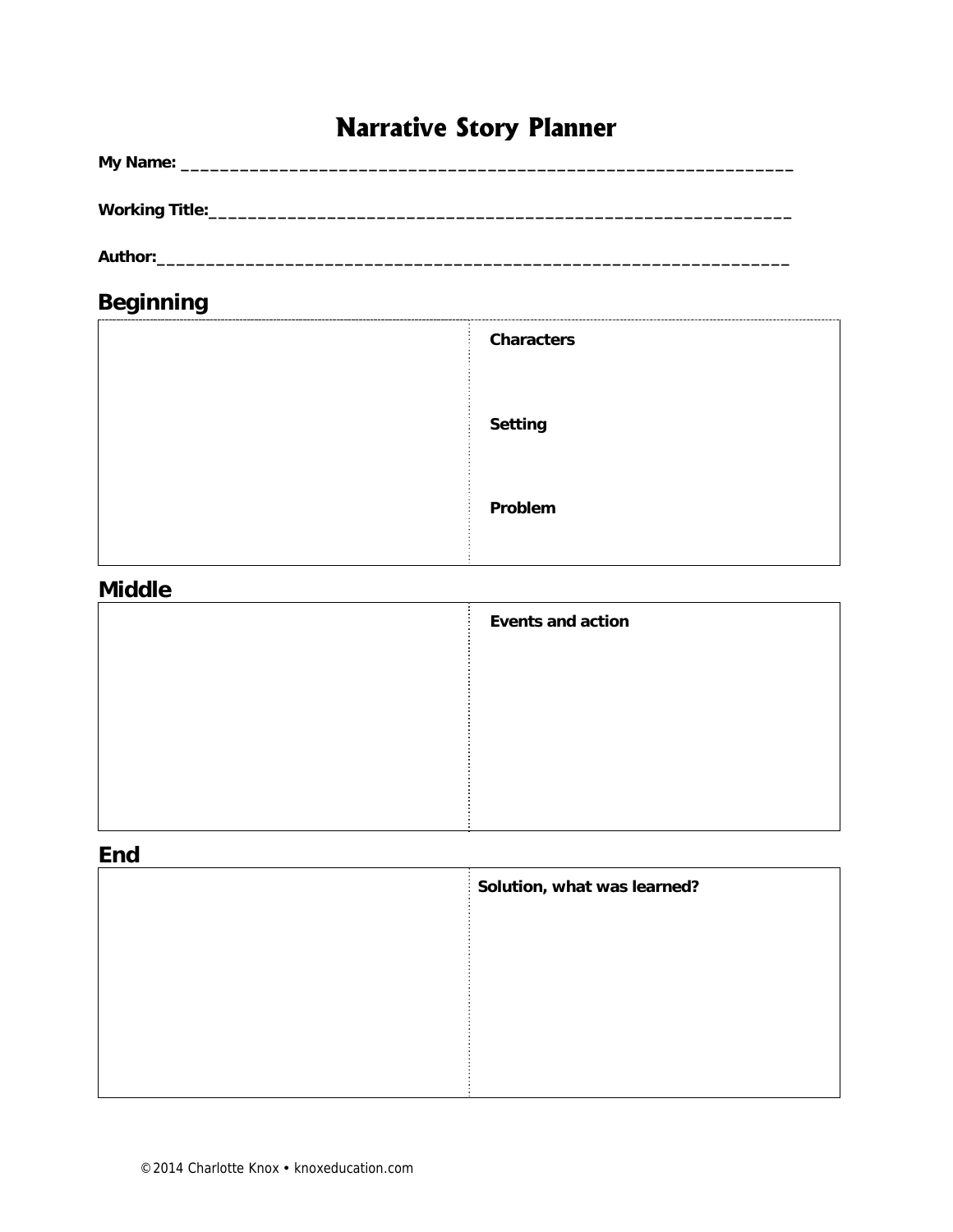| My Name:  |                                 |                        |
|-----------|---------------------------------|------------------------|
|           | What? Where? With whom?         |                        |
| Beginning |                                 |                        |
| Middle    | What happened?<br>Tell me more: |                        |
| End       | <b>Feeling or Solution</b>      | This story<br>is about |

**Narrative** 

#### **Personal Narrative Graphic Organizer**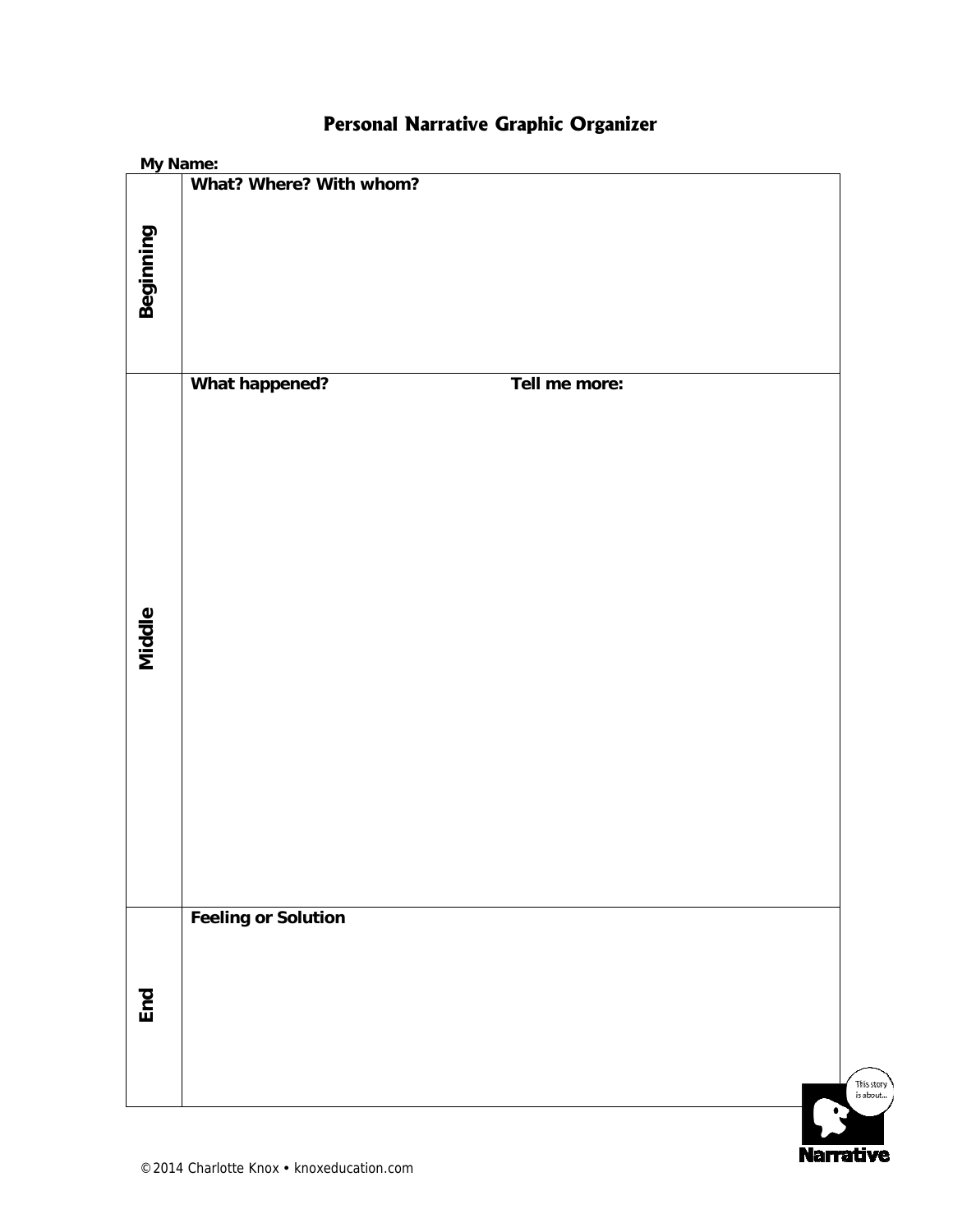|           | <b>My Name:</b>         |                                  |                        |
|-----------|-------------------------|----------------------------------|------------------------|
|           | What? Where? With whom? |                                  |                        |
| Beginning |                         |                                  |                        |
|           |                         |                                  |                        |
|           | <b>What happened?</b>   | Tell me more:                    |                        |
| Middle    | <b>What happened?</b>   | Tell me more:                    |                        |
|           | <b>What happened?</b>   | ---------------<br>Tell me more: |                        |
|           |                         | <b>Feeling or Solution</b>       |                        |
| End       |                         |                                  |                        |
|           |                         |                                  | This story<br>is about |

**Narrative** 

#### **Personal Narrative Graphic Organizer**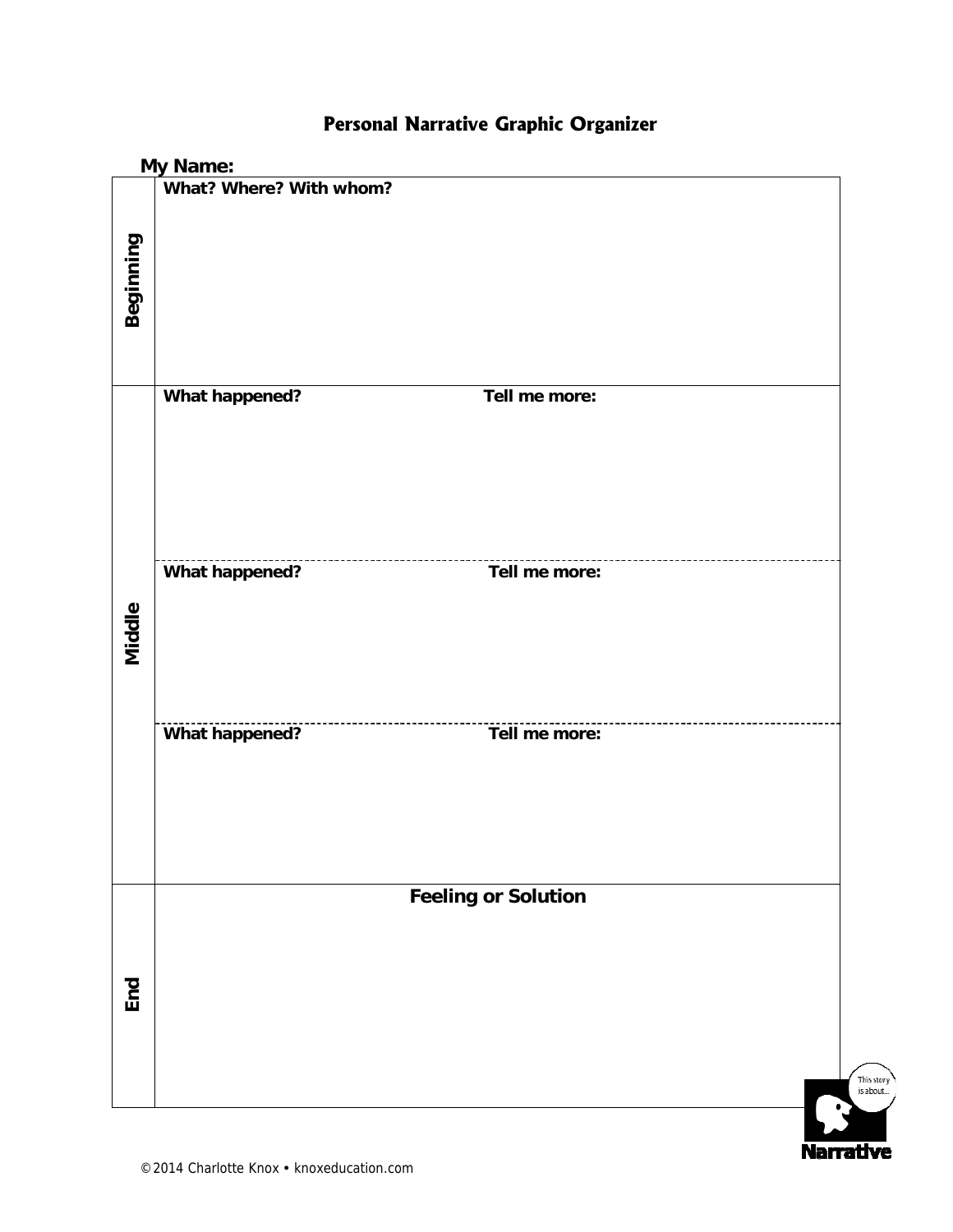

#### **Graphic Organizer: Sensory Detail**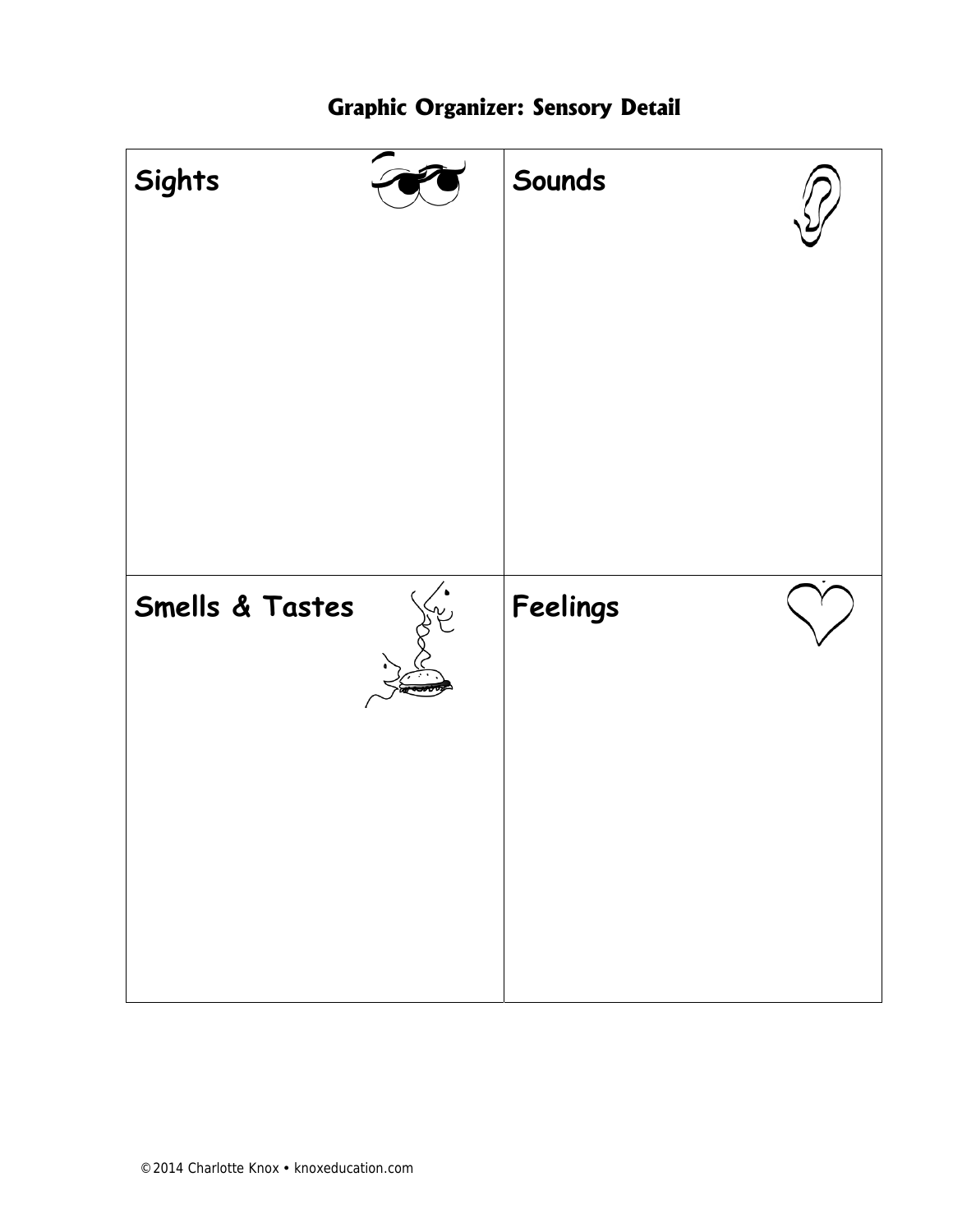### **Fable Story Planner**

| My Name:               |  |  |  |
|------------------------|--|--|--|
| <b>Working Title:_</b> |  |  |  |

**Author:\_\_\_\_\_\_\_\_\_\_\_\_\_\_\_\_\_\_\_\_\_\_\_\_\_\_\_\_\_\_\_\_\_\_\_\_\_\_\_\_\_\_\_\_\_\_\_\_\_\_\_\_\_\_\_\_\_\_\_\_\_\_\_\_\_\_\_** 

| <b>Beginning</b> |                   |
|------------------|-------------------|
|                  | <b>Characters</b> |
|                  |                   |
|                  |                   |
|                  | <b>Setting</b>    |
|                  |                   |
|                  | Problem           |
|                  |                   |
|                  |                   |

#### **Middle**

| <b>Events and action</b> |
|--------------------------|
|                          |
|                          |
|                          |
|                          |
|                          |

**End** 

| Solution, what was learned?<br>Ŧ. |
|-----------------------------------|
|                                   |
|                                   |
|                                   |
|                                   |
|                                   |
|                                   |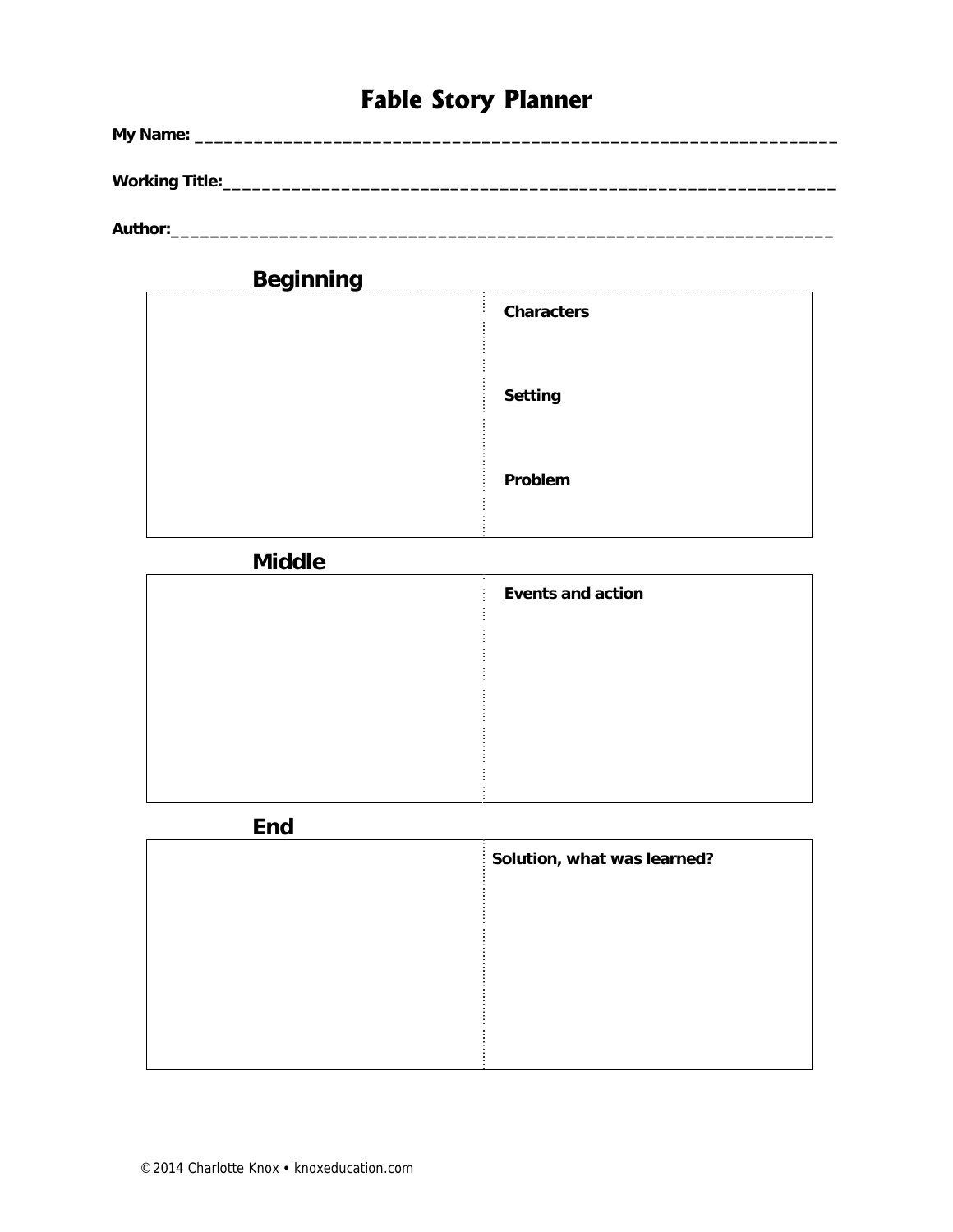| Morals/Lesson<br>Something<br>Learned |  |
|---------------------------------------|--|
|                                       |  |
|                                       |  |
|                                       |  |
|                                       |  |
|                                       |  |
|                                       |  |

### **Fable Story Organizer**

This process is adapted from Thinking Maps at www.thinkingmaps.com.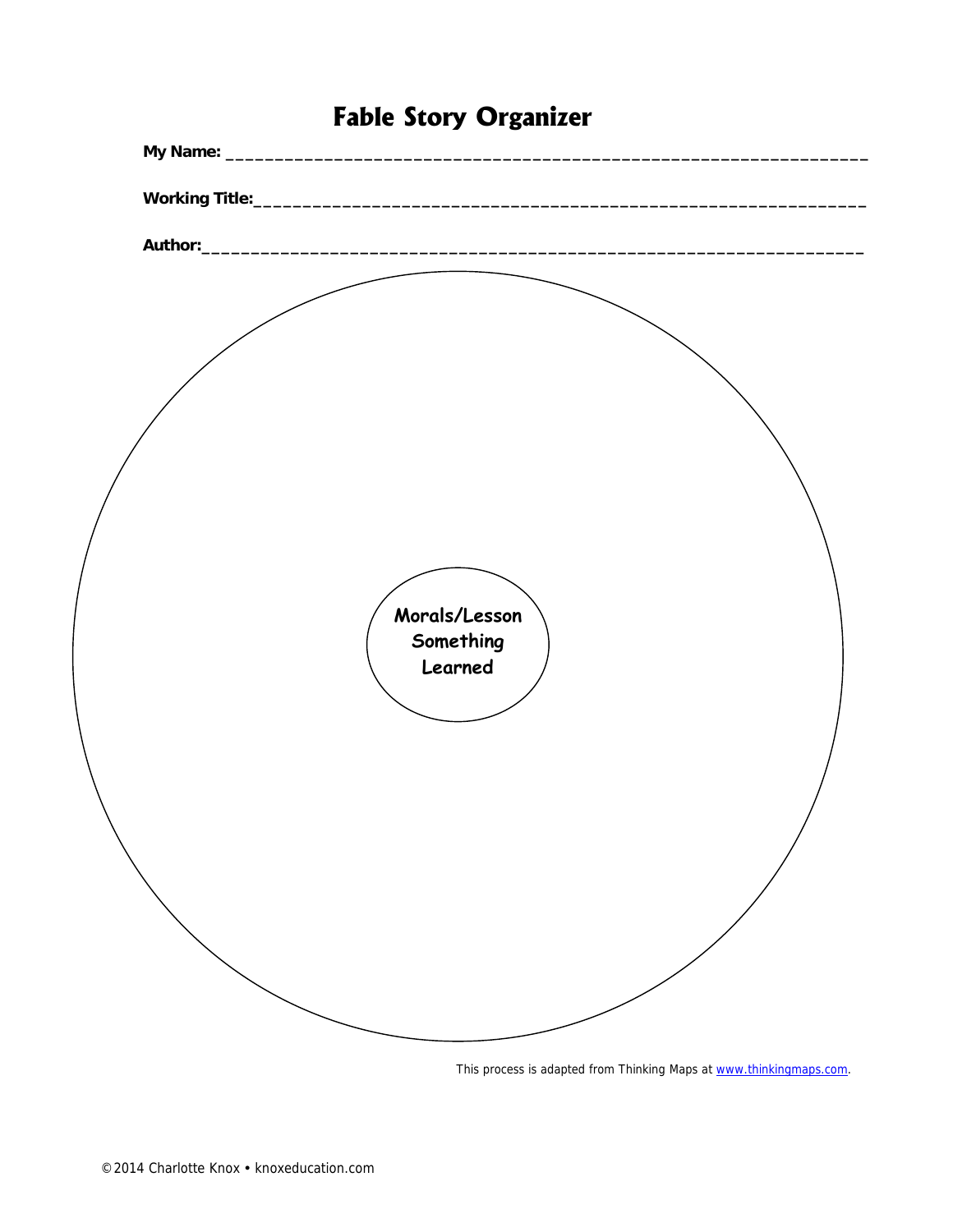### **Character Development Graphic Organizer**

**???** 

#### **My Name:**

| <b>See</b> | What does your character?<br><b>Smell</b> | Hear                                                        | Feel | <b>Taste</b> |  |
|------------|-------------------------------------------|-------------------------------------------------------------|------|--------------|--|
|            |                                           |                                                             |      |              |  |
|            |                                           |                                                             |      |              |  |
|            |                                           |                                                             |      |              |  |
|            |                                           |                                                             |      |              |  |
|            |                                           |                                                             |      |              |  |
|            |                                           |                                                             |      |              |  |
|            |                                           |                                                             |      |              |  |
|            |                                           |                                                             |      |              |  |
|            |                                           |                                                             |      |              |  |
|            |                                           |                                                             |      |              |  |
|            |                                           |                                                             |      |              |  |
|            |                                           |                                                             |      |              |  |
|            |                                           | What do you imagine is going through your character's mind? |      |              |  |
|            |                                           |                                                             |      |              |  |
|            |                                           |                                                             |      |              |  |
|            |                                           |                                                             |      |              |  |
|            |                                           |                                                             |      |              |  |
|            |                                           |                                                             |      |              |  |
|            |                                           |                                                             |      |              |  |
|            | What is your character's name?            |                                                             |      |              |  |
|            |                                           |                                                             |      |              |  |
|            |                                           | How does your character spend his or her day?               |      |              |  |
|            |                                           |                                                             |      |              |  |
|            |                                           |                                                             |      |              |  |
|            |                                           |                                                             |      |              |  |
|            |                                           |                                                             |      |              |  |
|            |                                           |                                                             |      |              |  |
|            |                                           |                                                             |      |              |  |
|            |                                           |                                                             |      |              |  |
|            |                                           |                                                             |      |              |  |